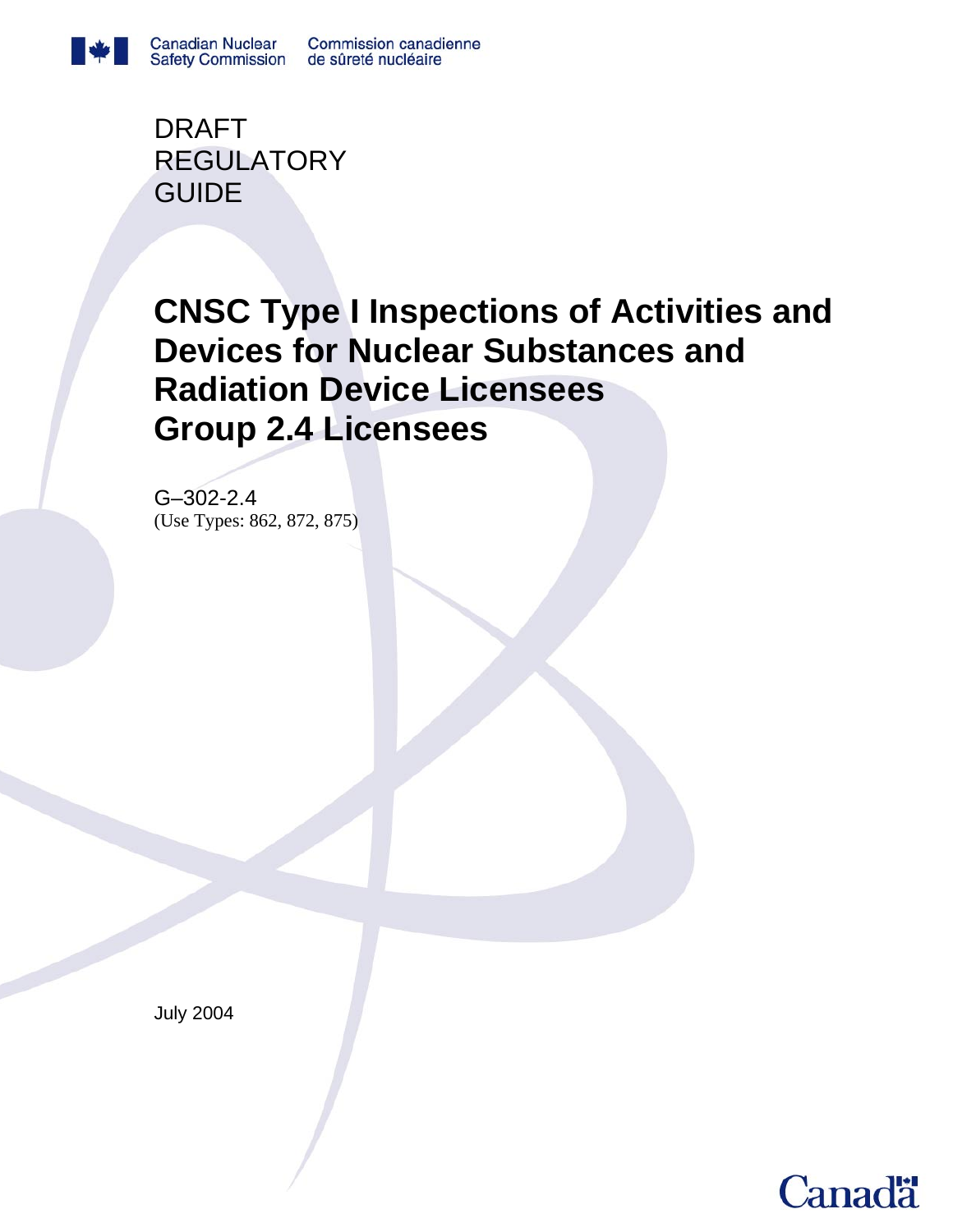## **REGULATORY DOCUMENTS**

The legal framework within which the Canadian Nuclear Safety Commission (CNSC) operates includes the *Nuclear Safety and Control Act* (*Act*), its Regulations and other legal instruments such as licences, certificates and orders. The legal framework is supported by regulatory documents issued by the CNSC, the main classes of which are:

**Regulatory Policy (P):** a document that describes the philosophy, principles or fundamental factors that underlie the CNSC's approach to its regulatory mission. It provides direction to CNSC staff and information to stakeholders.

**Regulatory Standard (S):** a document that describes CNSC requirements. It imposes obligations on the regulated party, once it is referenced in a licence or other legally enforceable instrument.

**Regulatory Guide (G):** a document that indicates acceptable ways of meeting CNSC requirements, as expressed in the *Act*, Regulations, regulatory standard or other legallyenforceable instrument. It provides guidance to licensees and other stakeholders.

**Regulatory Notice (N):** a document that provides licensees and other stakeholders with information about significant matters that warrant timely action.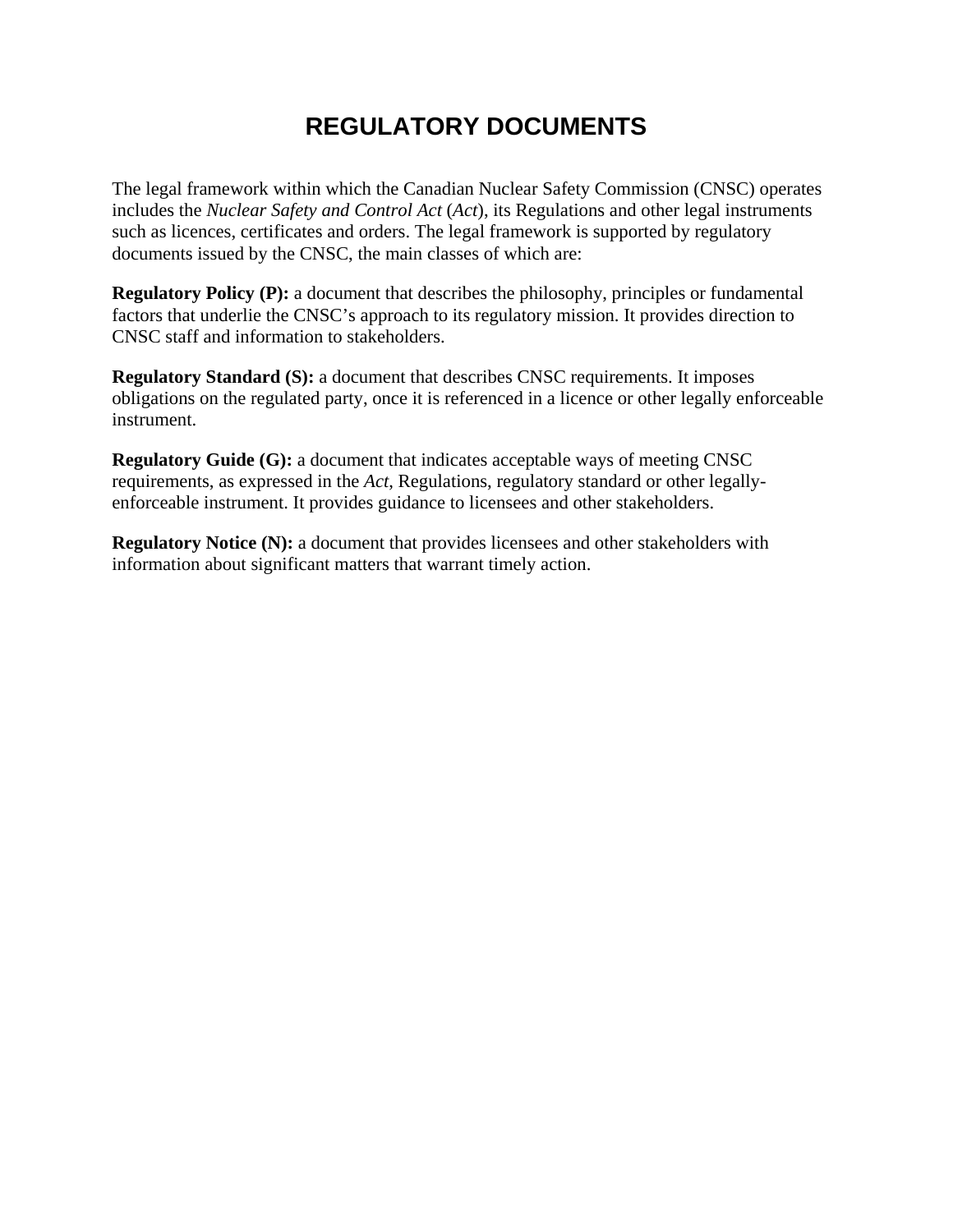## **DRAFT REGULATORY GUIDE**

## **CNSC Type I Inspections of Activities and Devices for Nuclear Substances and Radiation Device Licensees Group 2.4 Licensees**

## **G–302-2.4**

July 2004

#### **About this Document**

The purpose of the proposed Regulatory Guide is to help Nuclear Substance and Radiation Device Licensees to understand the typical elements of a Canadian Nuclear Safety Commission (CNSC) Type I inspection of licensed activities and devices. The information is provided through the inclusion in the Guides of facsimiles of the worksheets that CNSC inspectors use to capture and document the results of their respective inspections.

#### **Comments**

The CNSC invites affected stakeholders and interested persons to assist in the further development of this draft regulatory document by commenting in writing on the document's content and usefulness. The draft regulatory guide is being issued for a one year public consultation and trial use period.

Direct your comments to the postal or e-mail address below by **June 30, 2005**, referencing file 1-8-8-302, and guide G-302-2.4. The CNSC will take the comments received on this draft into account when developing it further. These comments will be subject to the provisions of the federal *Access to Information Act.* 

#### **Document Availability**

This document and other similar guides can be viewed on the CNSC Website at [www.nuclearsafety.gc.ca.](http://www.nuclearsafety.gc.ca/) To order a printed copy of the document in English or French, please contact:

Administrative Assistant Regulatory Standards and Research Division Directorate of Operational Strategies Canadian Nuclear Safety Commission P.O. Box 1046, Station B 280 Slater Street Telephone: (613) 947-3981 Ottawa, Ontario K1P 5S9 Fax: (613) 995-5086 CANADA E-mail: [consultation@cnsc-ccsn.gc.ca](mailto:consultation@cnsc-ccsn.gc.ca)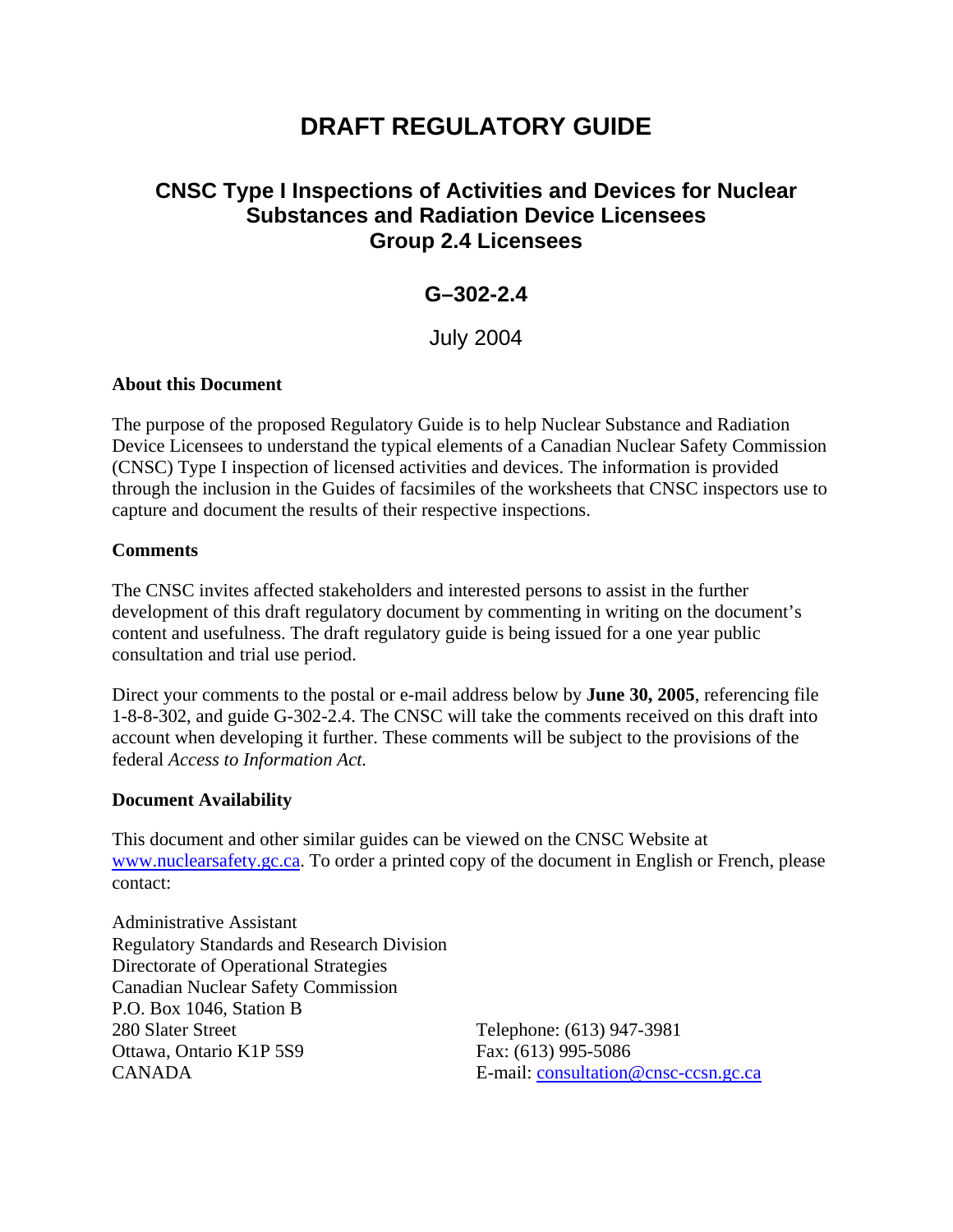## **REGULATORY GUIDE**

**Group 2.4 Licenses G–302-2.4** 

## **CNSC TYPE I INSPECTIONS OF ACTIVITIES AND DEVICES FOR NUCLEAR SUBSTANCES AND RADIATION DEVICE LICENSEES**

Issued for public consultation and trial use by the Canadian Nuclear Safety Commission July 2004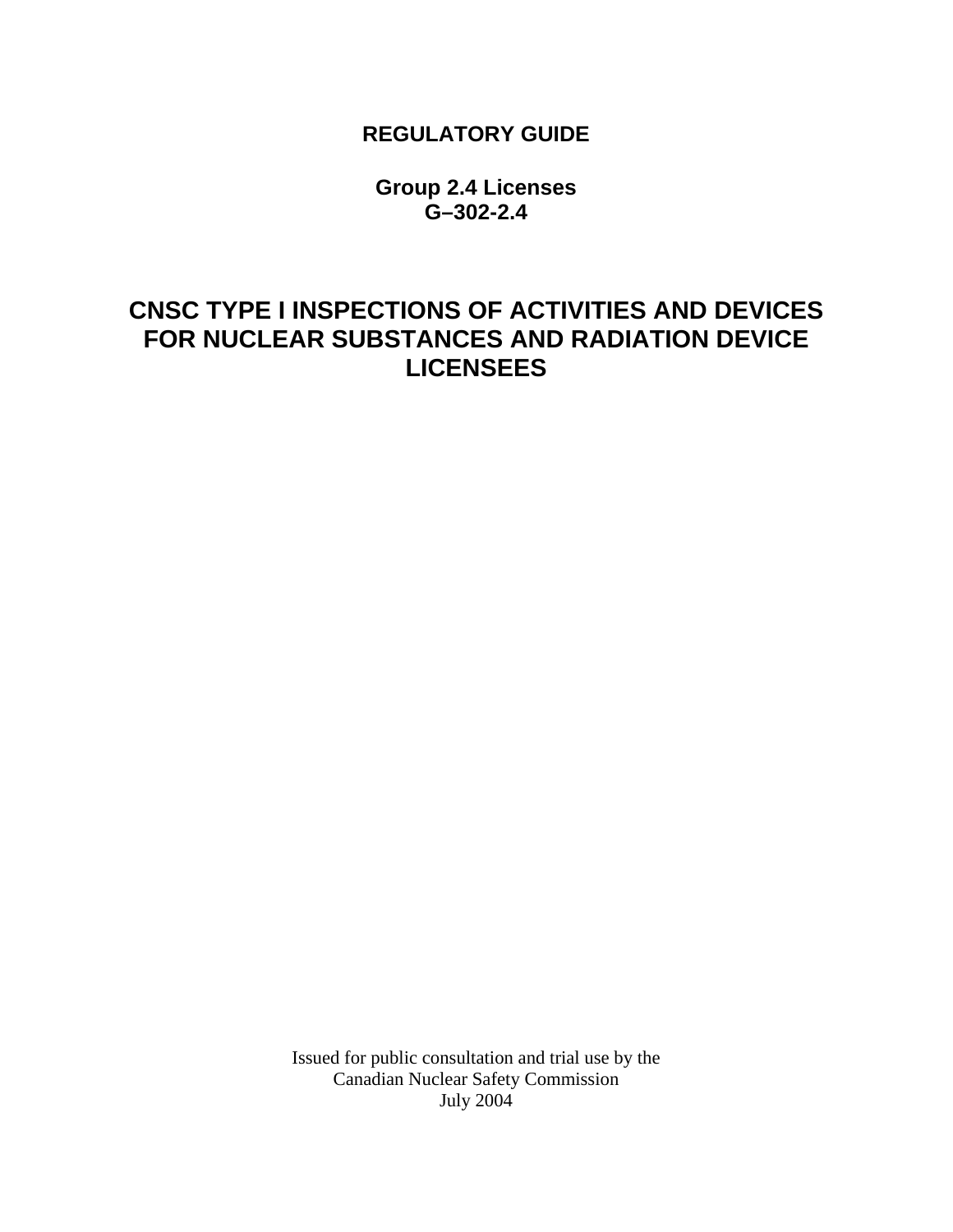## **CNSC TYPE I INSPECTIONS OF ACTIVITIES AND DEVICES FOR NUCLEAR SUBSTANCES AND RADIATION DEVICE LICENSEES**

#### **1.0 PURPOSE**

The purpose of this Regulatory Guide is to help Nuclear Substance and Radiation Device Licensees to understand the typical elements of a Canadian Nuclear Safety Commission ("CNSC", "Commission") "Type I" inspection of licensed activities and devices, carried out pursuant to the *Nuclear Safety and Control Act ("NSC Act", "Act"*), the applicable regulations and specific licence conditions authorized by the *Act* and regulations.

### **2.0 SCOPE**

This Regulatory Guide sets out, for various activities and devices for Nuclear Substance and Radiation Device licensees, the typical elements of a CNSC "Type I" inspection of licensed activities and related programs, processes or practices. The information is provided through the inclusion in the Guides of facsimiles of the worksheets that CNSC inspectors use to capture and document the results of their respective inspections.

#### **3.0 DEFINITION**

A "Type I inspection" means all verification activities related to on-site audits and evaluations of a licensee's programs, processes and practices.

### **4.0 RELEVANT LEGISLATION**

The facsimiles of the inspection worksheets for the licensed activities or radiation devices reference, for each listed element of the respective Type I inspection, the relevant provision of the *Act*, the regulations or various licence conditions.

#### **5.0 DISCLAIMER**

CNSC licensees may use these worksheets voluntarily to ascertain the CNSC's general expectations regarding regulatory requirements. Such requirements would generally be assessed during a Type I inspection of licences issued pursuant to the Nuclear Substances and Radiation Devices Regulations. The expectations listed for each regulatory requirement are only provided as a guide. Similar worksheets will be used by CNSC staff for inspections. Inspections, will, however, be carried out on a case-by-case basis in the context of the licensed activities and the circumstances of individual situations. These worksheets are not intended to limit the scope of CNSC inspections or the powers of CNSC inspectors. Licensees should contact the CNSC to obtain information regarding their specific regulatory requirements.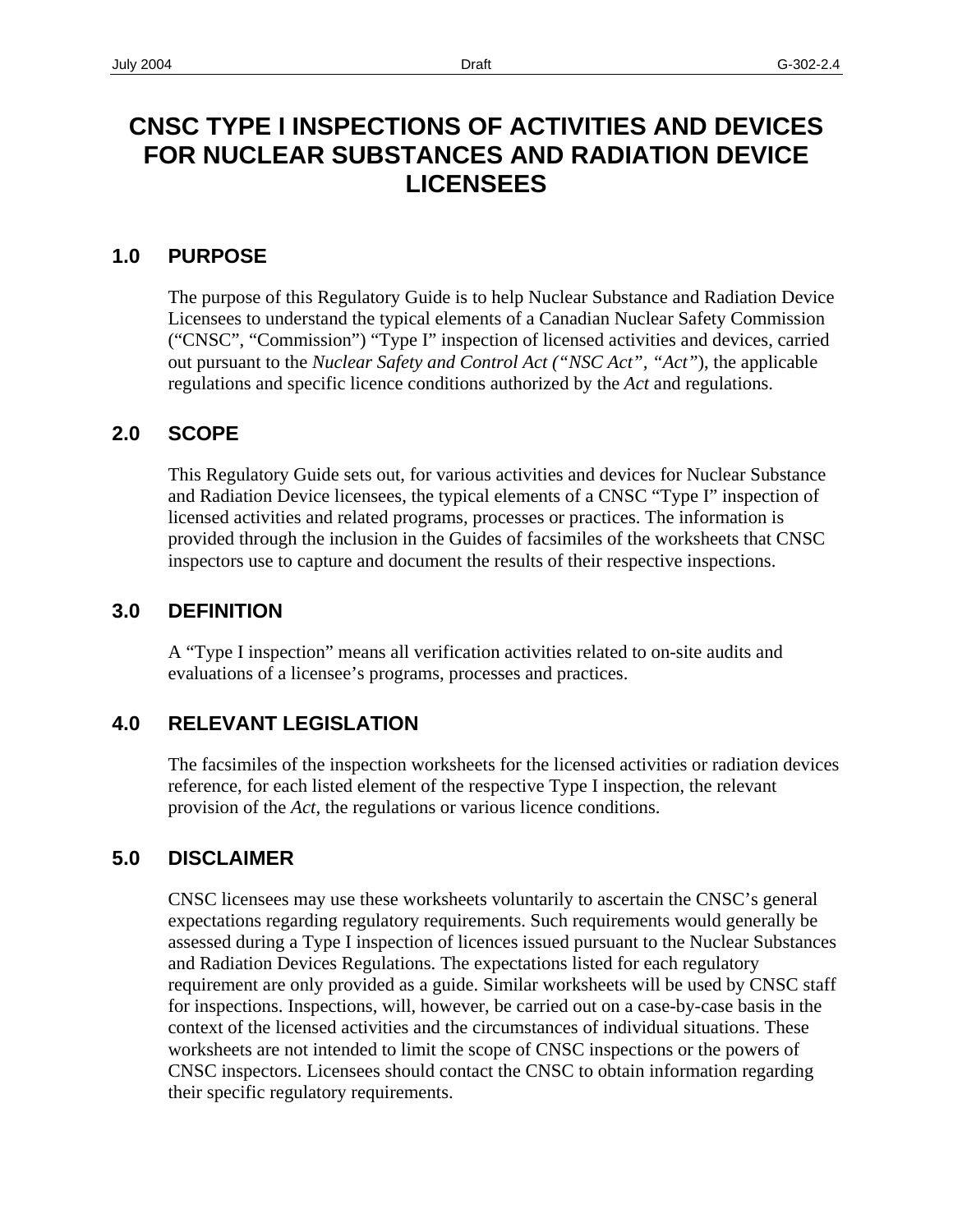## **CNSC INSPECTIONS OF ACTIVITIES AND DEVICES FOR NUCLEAR SUBSTANCES AND RADIATION DEVICE LICENSEES**

Explanatory Information for Type I and Type II Inspection Worksheets

Type I and Type II Inspection worksheets are intended for use by CNSC Inspectors who are familiar with the terminology and abbreviations appearing on the worksheets. The information below is provided for the benefit of licensees and others who may be interested in the documents.

#### Worksheet Columns

#### Risk Column:

provides the Safety and Control Area numbering (SCA 1, SCA 2, SCA 3, etc.) and the level of risk associated with the requirement.

Safety and Control Area numbering is as follows:

- 1. Radiation Protection
- 2. Emergencies and Unplanned Events
- 3. Environmental Protection
- 4. Fire Protection
- 5. Training and Qualification
- 6. Operational Procedures
- 7. Organization and Management
- 8. Quality Management
- 9. Non-Radiological Health and Safety
- 10. Public Information Programs
- 11. Security
- 12. International Obligations/Safeguards
- 13. Packaging and Transport

Levels of Risk are as follows:

- High (Risk Group 3) immediate health, safety, or security risk
- Medium (Risk Group 2) health, safety or security risk, but not immediate
- Low (Risk Group 1) not health, safety or security risks administrative issues

Description Column:

provides a brief written description of the regulatory requirement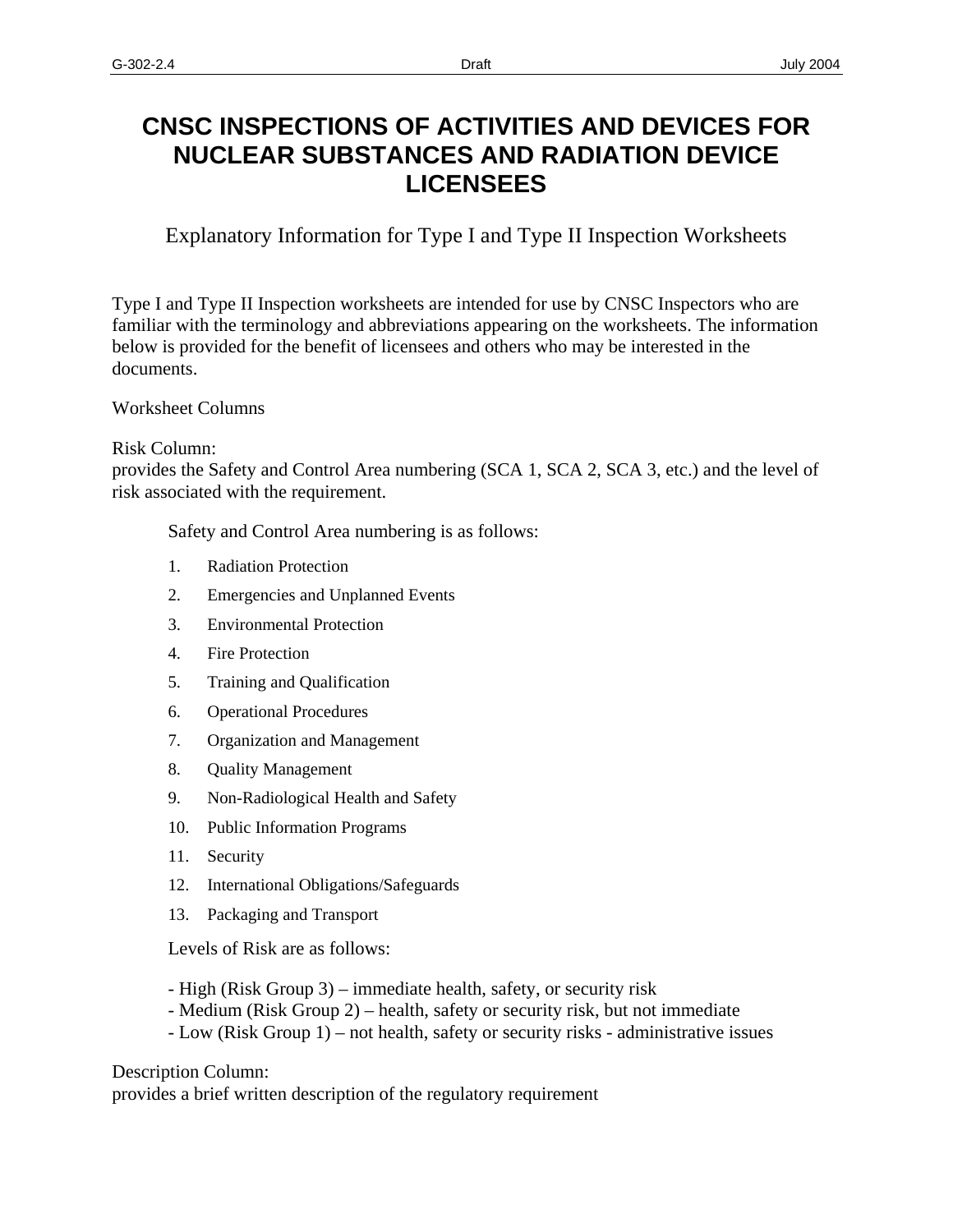#### Requirements Column:

provides the source of the regulatory requirement (Act, regulations, licence conditions)

Order Column:

boxes marked with a check mark mean that non-compliance with the particular requirement could result in an Order being issued by the CNSC

Compliance Expectations Column: provides brief instructions to the Inspector on what to verify

Other Relevant Information

Compliance Expectations

 This particular information is available to the Inspector from written submissions by the licensee. Other Abbreviations in some cases, the information will be licensee specific, so details will not be listed on the worksheets. For example, when verifying Radiation Protection Program components, the CNSC Licensing Specialist (LS) may highlight the components of the program requiring verification.

in addition to the abbreviations listed at the top of the worksheets, prefixes have been added to many of the regulatory requirements under the *Packaging and Transport of Nuclear Substances Regulations* (PTNS) and the *Transport of Dangerous Goods Regulations* (TDG) identified in the Requirements column. These prefixes have been added to provide further clarification on the particular area of interest for the requirement.

The prefixes are:

CoO – consignor D – document EP – excepted package  $T - training$ TA – Type 'A' package TB – Type 'B' package TD – transport document TM – transport mode

Other abbreviations appearing in the worksheets are:

LC – licence condition LS – licensing specialist TS – technical specialist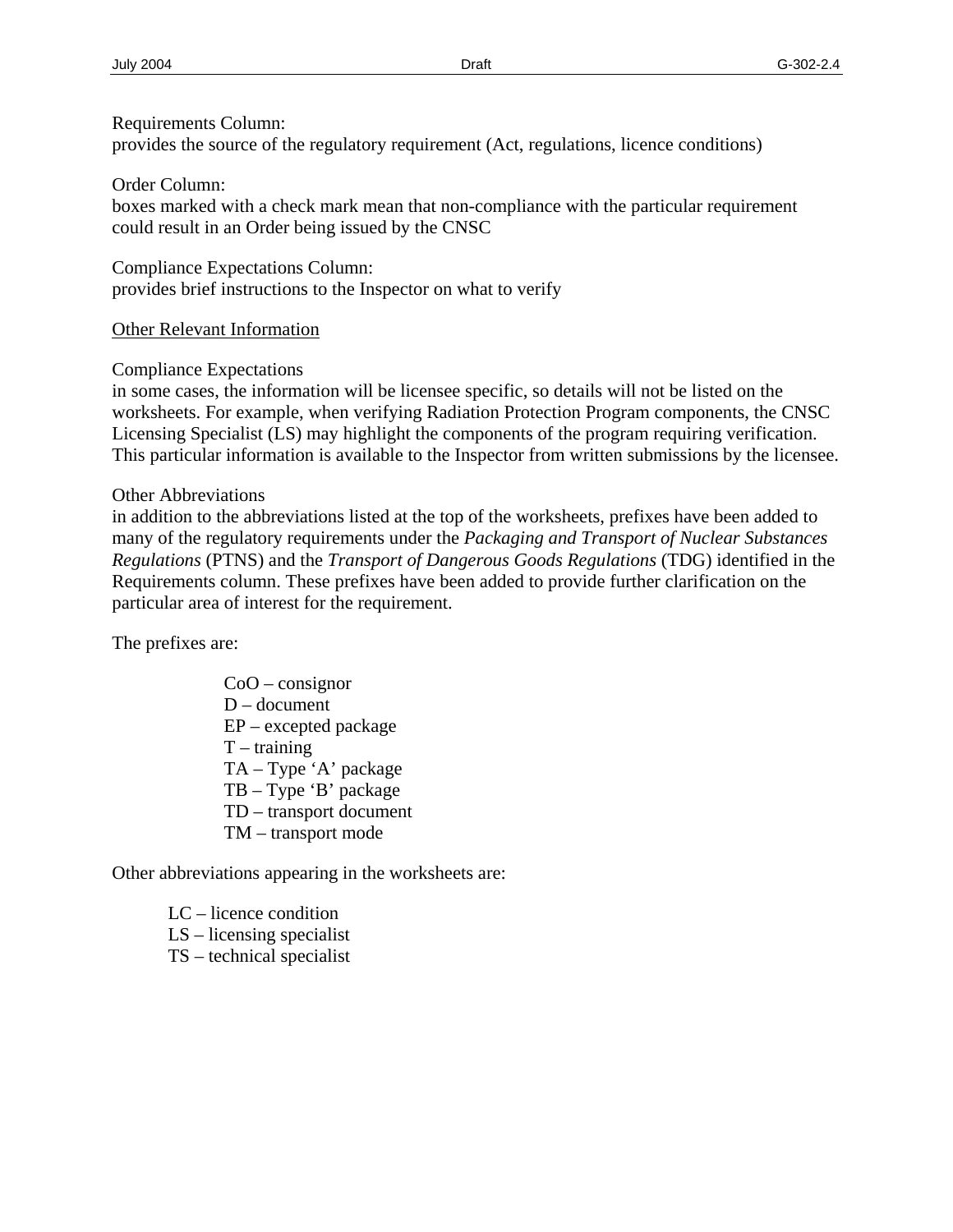Canadian Nuclear Commission canadienne Canadian Nuclear Commission canadienne<br>
Safety Commission de sûreté nucléaire<br> **Rating A - Exceeds requirements**<br>
B - Meets requirements

### **Use Type:** 862, 872, 875

**Abbreviations** GN - General Nuclear Safety and Control NSCA = Nuclear Safety and Control Act D - Significantly below requirements RP - Radiation Protection **TS-R-1 - IAEA Safety Standard 1996 Edition** (Revised) NSRD - Nuclear Substances and Radiation Devices E - Unacceptable<br>SCA - Safety and Control Area **Standard Standard Protect Constances** Ellecta SCA - Safety and Control Area **PTNS - Packaging and Transport of Nuclear Substances** CII - Class II Nuclear Facillity and Prescribed Equipment N/A - Not Applicable C. Not Applicable C. Not Checked Condition N/A - Not Check TDG - Transport of Dangerous Goods Regulations

|              | Licensee No/Name:                  |              |              |                                                                                   |              |                                                                                                                                                | Report Number:   |      |                                                                |                                                     |
|--------------|------------------------------------|--------------|--------------|-----------------------------------------------------------------------------------|--------------|------------------------------------------------------------------------------------------------------------------------------------------------|------------------|------|----------------------------------------------------------------|-----------------------------------------------------|
|              | Licence Number:                    |              |              |                                                                                   |              |                                                                                                                                                | Inspection Date: |      |                                                                |                                                     |
| Address:     |                                    |              |              |                                                                                   |              |                                                                                                                                                | Inspector Name:  |      |                                                                |                                                     |
| City:        |                                    |              |              | Province:                                                                         | Postal Code: |                                                                                                                                                | Usetype Number:  | 872  |                                                                |                                                     |
| Person Seen: |                                    |              |              |                                                                                   |              | Risk Group:                                                                                                                                    |                  | 2.00 |                                                                |                                                     |
|              | Phone Number:                      |              |              |                                                                                   |              |                                                                                                                                                |                  |      |                                                                |                                                     |
|              |                                    |              |              |                                                                                   |              |                                                                                                                                                |                  |      | Information Gathering Methods                                  |                                                     |
| Risk         | Description                        | Requirements | Order        | <b>Compliance Expectations</b>                                                    |              | Interviews                                                                                                                                     | Observations     |      | <b>Documents Review</b>                                        | <b>Records Review</b>                               |
|              | <b>SCA: 1 Radiation Protection</b> |              |              |                                                                                   |              |                                                                                                                                                |                  |      |                                                                |                                                     |
| H.           | Thyroid monitoring                 | LC 2046-7    | $\mathbf{I}$ | Verify that a process has been<br>implemented to ensure screening<br>takes place. |              | Interview RSO and workers<br>regarding thyroid screening.                                                                                      |                  |      | Examine RS manual for a procedure<br>or procedure description. | Examine thyroid screening records if<br>applicable. |
|              | Rating:                            | Comments:    |              |                                                                                   |              |                                                                                                                                                |                  |      |                                                                |                                                     |
| H            | Patient room - assignment          | LC 2580-0    | $\mathbf{I}$ | to assign private room and<br>washroom to I-131 patients.                         |              | Verify that a process is implemented Interview RSO and workers<br>regarding room assignments                                                   |                  |      | Review written procedures.                                     |                                                     |
|              | Rating:                            | Comments:    |              |                                                                                   |              |                                                                                                                                                |                  |      |                                                                |                                                     |
|              | Patient room area control          | LC 2581-0    | $\Box$       | rooms is less than license limit.                                                 |              | Verify that a process is implemented Interview RSO and staff regarding<br>to ensure dose rates around patient dose rates around patient rooms. |                  |      | Review written procedures.                                     |                                                     |
|              | Rating:                            | Comments:    |              |                                                                                   |              |                                                                                                                                                |                  |      |                                                                |                                                     |
| н            | Patient room reassignment          | LC 2583-1    | $\mathsf{L}$ | to ensure patient rooms surveyed<br>and decontaminated before<br>reassigning.     |              | Verify that a process is implemented Interview RSO and staff regarding<br>practices when reassigning rooms.                                    |                  |      | Review written procedures.                                     |                                                     |
|              | Rating:                            | Comments:    |              |                                                                                   |              |                                                                                                                                                |                  |      |                                                                |                                                     |
|              | Linen release criteria             | LC 2584-2    | $\Box$       | to ensure doserate on linen sent to<br>laundry less than licence limit.           |              | Verify that a process is implemented Interview RSO and staff regarding<br>practices of sending linen to<br>laundry.                            |                  |      | Review written procedures.                                     |                                                     |
|              | Rating:                            | Comments:    |              |                                                                                   |              |                                                                                                                                                |                  |      |                                                                |                                                     |
|              |                                    |              |              |                                                                                   |              |                                                                                                                                                |                  |      |                                                                |                                                     |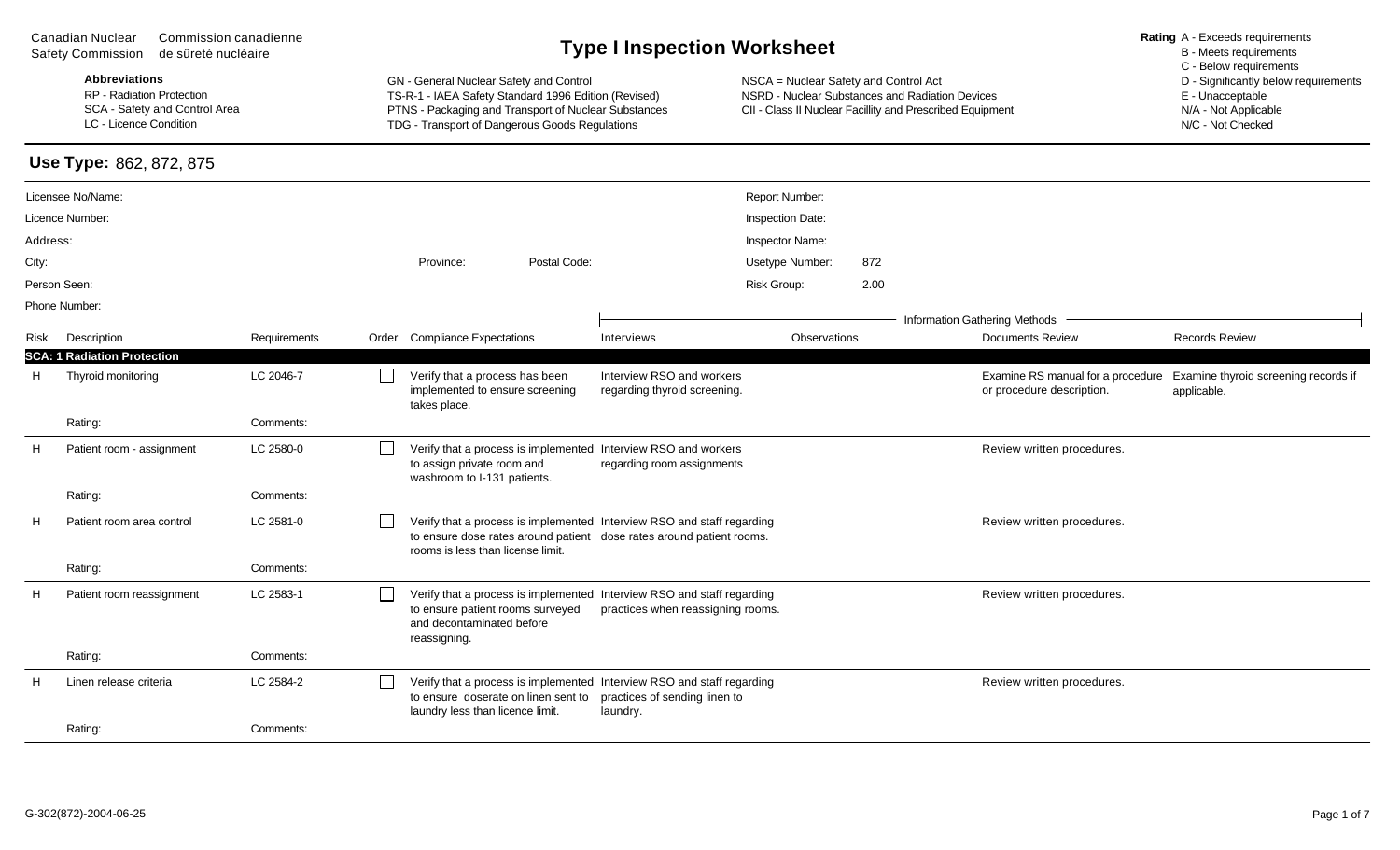|   | <b>SCA: 1 Radiation Protection</b> |               |                 |                                                                                                                                                                                                                                                                                                                                                                    |                                                                                                                 |                                                                                                                     |                                                                                        |                                                                                                                           |
|---|------------------------------------|---------------|-----------------|--------------------------------------------------------------------------------------------------------------------------------------------------------------------------------------------------------------------------------------------------------------------------------------------------------------------------------------------------------------------|-----------------------------------------------------------------------------------------------------------------|---------------------------------------------------------------------------------------------------------------------|----------------------------------------------------------------------------------------|---------------------------------------------------------------------------------------------------------------------------|
| н | Thyroid screening MDA              | LC 2600-1     |                 | Verify that the thyroid counting<br>setup can detect 1 kBq of 1-125 and was determined.<br>$1-131.$                                                                                                                                                                                                                                                                | Ask RSO about MDA and how it                                                                                    | Observe a thyroid count of a person Examine procedures in the RS<br>or a phantom.                                   | manual.                                                                                | Examine Q.C. records of thyroid<br>instrument.                                                                            |
|   | Rating:                            | Comments:     |                 |                                                                                                                                                                                                                                                                                                                                                                    |                                                                                                                 |                                                                                                                     |                                                                                        |                                                                                                                           |
| H | Thyroid bioassay                   | LC 2601-4     |                 | Verify that if a screening level<br>exceeded that a bioassay was<br>performed.                                                                                                                                                                                                                                                                                     | Interview workers and RSO about<br>screening levels exceeded and<br>actions taken.                              |                                                                                                                     | Examine RS manual.                                                                     | Examine thyroid screening records.                                                                                        |
|   | Rating:                            | Comments:     |                 |                                                                                                                                                                                                                                                                                                                                                                    |                                                                                                                 |                                                                                                                     |                                                                                        |                                                                                                                           |
| H | Contamination criteria             | LC 2642-2     | $\triangledown$ | Verify that a process is in place to<br>ensure contamination is controlled.                                                                                                                                                                                                                                                                                        | Interview RSO, permit holders and<br>workers regarding contamination<br>control methods.                        | Observe RSO and workers perform Examine RS manual for<br>contamination monitoring.                                  | contamination monitoring<br>procedures.                                                | Examine contamination monitoring<br>records.                                                                              |
|   | Rating:                            | Comments:     |                 |                                                                                                                                                                                                                                                                                                                                                                    |                                                                                                                 |                                                                                                                     |                                                                                        |                                                                                                                           |
| H | Contamination precaution           | LC 2920-0     |                 | Verify measures are in place to<br>ensure workers wear protective<br>clothing when handling NS.                                                                                                                                                                                                                                                                    | Interview RSO and workers<br>regarding practices using protective<br>clothing.                                  | Observe staff working with NS.                                                                                      | Review written procedures.                                                             |                                                                                                                           |
|   | Rating:                            | Comments:     |                 |                                                                                                                                                                                                                                                                                                                                                                    |                                                                                                                 |                                                                                                                     |                                                                                        |                                                                                                                           |
| Н | Contamination monitoring           | LC 2920-0     |                 | Verify measures are in place to<br>ensure contamination monitoring is<br>performed.                                                                                                                                                                                                                                                                                | Interview RSO and workers<br>regarding contamination monitoring<br>practices.                                   | Observe contamination monitoring.                                                                                   | Review written procedures.                                                             | Review contamination monitoring<br>records.                                                                               |
|   | Rating:                            | Comments:     |                 |                                                                                                                                                                                                                                                                                                                                                                    |                                                                                                                 |                                                                                                                     |                                                                                        |                                                                                                                           |
| H | R.P. Program                       | RP 04 (a)     |                 | Verify the Radiation Protection<br>program submitted in the licence<br>application and supporting<br>documentation from the licensee,<br>has been implemented by the<br>licensee. Specific Radiation<br>Protection Audit criteria may be used<br>as a licensee performance<br>measurement tool with appropriate<br>notice and disclosure given to the<br>licensee. | Interview personnel at all levels of<br>the organization about the operation<br>of the occupational RP program. | Conduct field observations to verify<br>that radiation policies and<br>procedures are implemented<br>appropriately. | Review radiation protection manual,<br>guiding policies, radiation work<br>procedures. | Review dose records,<br>incident/event reports, calibration<br>records, employees qualifications<br>and training records. |
|   | Rating:                            | Comments:     |                 |                                                                                                                                                                                                                                                                                                                                                                    |                                                                                                                 |                                                                                                                     |                                                                                        |                                                                                                                           |
| H | Ascertaining of dose directly      | RP 05 (2) (a) |                 | Direct measurements made when<br>applicable and greater than 2 mSv/a. regarding use of dosimeters.                                                                                                                                                                                                                                                                 | Interview staff, RSO, management                                                                                | Observe workers and note use of<br>dosimeters.                                                                      |                                                                                        |                                                                                                                           |
|   | Rating:                            | Comments:     |                 |                                                                                                                                                                                                                                                                                                                                                                    |                                                                                                                 |                                                                                                                     |                                                                                        |                                                                                                                           |
| H | Dose limits/body                   | RP 13 (1)     |                 | Verify that licensee has a process<br>to ensure workers do not receive a<br>dose above dose limit.                                                                                                                                                                                                                                                                 | Interview staff, RSO and<br>management reagrding any<br>overexposures and what measures<br>are in place.        |                                                                                                                     |                                                                                        | Review dose records.                                                                                                      |
|   | Rating:                            | Comments:     |                 |                                                                                                                                                                                                                                                                                                                                                                    |                                                                                                                 |                                                                                                                     |                                                                                        |                                                                                                                           |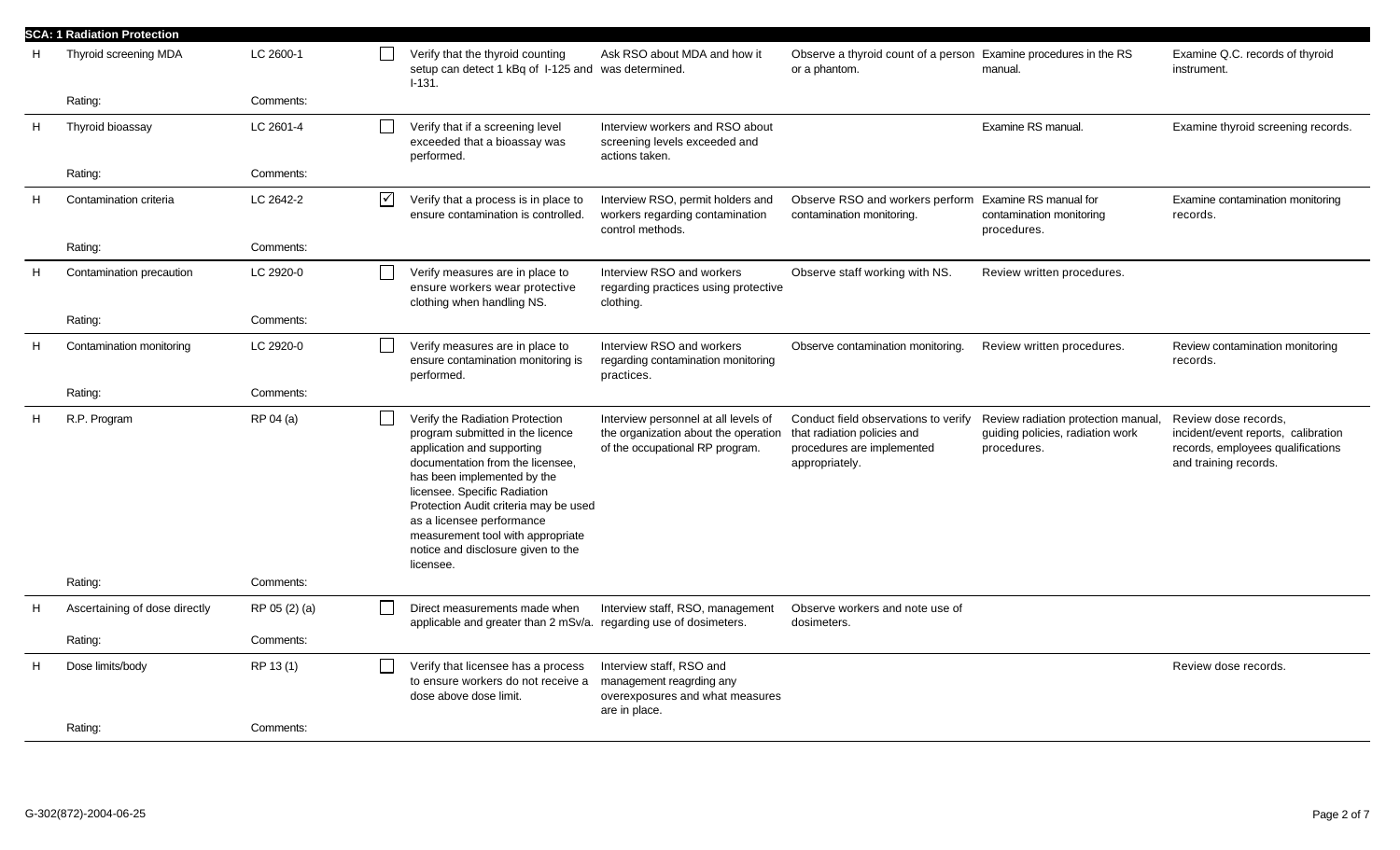|   | <b>SCA: 1 Radiation Protection</b>  |              |                      |                                                                                                                                               |                                                                                                                                          |                                                                                                                     |                                                                                                                                                   |                                                                                                                                                                          |
|---|-------------------------------------|--------------|----------------------|-----------------------------------------------------------------------------------------------------------------------------------------------|------------------------------------------------------------------------------------------------------------------------------------------|---------------------------------------------------------------------------------------------------------------------|---------------------------------------------------------------------------------------------------------------------------------------------------|--------------------------------------------------------------------------------------------------------------------------------------------------------------------------|
|   | Dose limits/organs                  | <b>RP 14</b> | $\blacktriangledown$ | Verify that licensee has a process<br>to ensure workers do not receive a<br>dose above dose limit.                                            | Interview staff, RSO and<br>management reagrding any<br>overexposures and what measures<br>are in place.                                 |                                                                                                                     |                                                                                                                                                   | Review dose records.                                                                                                                                                     |
|   | Rating:                             | Comments:    |                      |                                                                                                                                               |                                                                                                                                          |                                                                                                                     |                                                                                                                                                   |                                                                                                                                                                          |
| H | Container/device labeled            | RP 20(1)(a)  | $\Box$               | All containers and devices labelled<br>with RWS as required.                                                                                  | Question workers and RS staff<br>regarding labels.                                                                                       | Observe labelling of containers or<br>devices.                                                                      | Review licensee procedures<br>regarding labels.                                                                                                   |                                                                                                                                                                          |
|   | Rating:                             | Comments:    |                      |                                                                                                                                               |                                                                                                                                          |                                                                                                                     |                                                                                                                                                   |                                                                                                                                                                          |
| м | Observe & obey notices<br>(workers) | GN 17 (d)    | $\Box$               | No workers ignore or bypass<br>warning signs and notices.                                                                                     | Interview staff and supervisors<br>regarding attention to signs.                                                                         | Observe staff working to note if<br>signs obeyed.                                                                   |                                                                                                                                                   |                                                                                                                                                                          |
|   | Rating:                             | Comments:    |                      |                                                                                                                                               |                                                                                                                                          |                                                                                                                     |                                                                                                                                                   |                                                                                                                                                                          |
| м | Survey meter                        | LC 2058-0    | $\Box$               | Verify that a survey meter is readily<br>available and that it functions<br>correctly.                                                        |                                                                                                                                          |                                                                                                                     |                                                                                                                                                   |                                                                                                                                                                          |
|   | Rating:                             | Comments:    |                      |                                                                                                                                               |                                                                                                                                          |                                                                                                                     |                                                                                                                                                   |                                                                                                                                                                          |
| м | <b>Extremity dosimetry</b>          | LC 2578-0    | $\mathsf{L}$         | Verify that a process is in place to<br>ensure ring dosimeters worn as<br>required.                                                           | Interview RSO and workers<br>regarding use of isotopes requiring<br>ring dosimeter and if they are used.                                 | Observe use and availability of ring<br>dosimeters.                                                                 | Examine RS manual for ring<br>dosimeter procedures.                                                                                               | Examine dosimetry records for<br>evidence of ring dosimeter use.                                                                                                         |
|   | Rating:                             | Comments:    |                      |                                                                                                                                               |                                                                                                                                          |                                                                                                                     |                                                                                                                                                   |                                                                                                                                                                          |
| M | Therapy patient instructions        | RP 03        | $\Box$               | Verify that a process is in place to<br>ensure patients and caregivers are<br>given instructions regarding dose<br>and contamination control. | Interview RSO and workers<br>regarding info given to patients.                                                                           |                                                                                                                     | Review instruction sheets given to<br>patients.                                                                                                   |                                                                                                                                                                          |
|   | Rating:                             | Comments:    |                      |                                                                                                                                               |                                                                                                                                          |                                                                                                                     |                                                                                                                                                   |                                                                                                                                                                          |
| м | Nuclear substances releases         | RP 04 (b)    | $\Box$               | Verify that the determination of NS<br>releases described in the license<br>application and supporting<br>documents has been implemented.     | Interview personnel at all levels of<br>the organization about the RP<br>program related to releases of NS.                              | Conduct field observations to verify<br>that radiation policies and<br>procedures are implemented<br>appropriately. | Review radiation protection manual,<br>guiding policies, radiation work<br>procedures.                                                            | Review nuclear substance release<br>records.                                                                                                                             |
|   | Rating:                             | Comments:    |                      |                                                                                                                                               |                                                                                                                                          |                                                                                                                     |                                                                                                                                                   |                                                                                                                                                                          |
| M | Doses measured                      | RP 05 (1)    | $\Box$               | Measures implemented to measure<br>and record all radiation doses.                                                                            | Question RSO and workers about<br>the measurement of radiation doses. dosimetry instruments and devices.                                 | Observe workers use of personal                                                                                     | Review radiation protection manual<br>(section on dosimetry), guiding<br>policies, and workers RP training<br>manual.                             | Review the organization's dosimetry<br>records.                                                                                                                          |
|   | Rating:                             | Comments:    |                      |                                                                                                                                               |                                                                                                                                          |                                                                                                                     |                                                                                                                                                   |                                                                                                                                                                          |
| M | <b>Action level</b>                 | <b>RP 06</b> | $\Box$               | Actions required by the license are<br>taken when action levels exceeded.                                                                     | Question RSO and staff if they are<br>aware of action levels, the required<br>responses, and if the action levels<br>have been exceeded. |                                                                                                                     | Review document(s) that provide 1.<br>the CNSC approved action levels,<br>and 2. what specifically is to be<br>done when the levels are exceeded. | Review records if they exist of<br>cases where action levels have<br>been exceeded (to determine if the 3<br>licensee actions specified in the<br>regs have been taken). |
|   | Rating:                             | Comments:    |                      |                                                                                                                                               |                                                                                                                                          |                                                                                                                     |                                                                                                                                                   |                                                                                                                                                                          |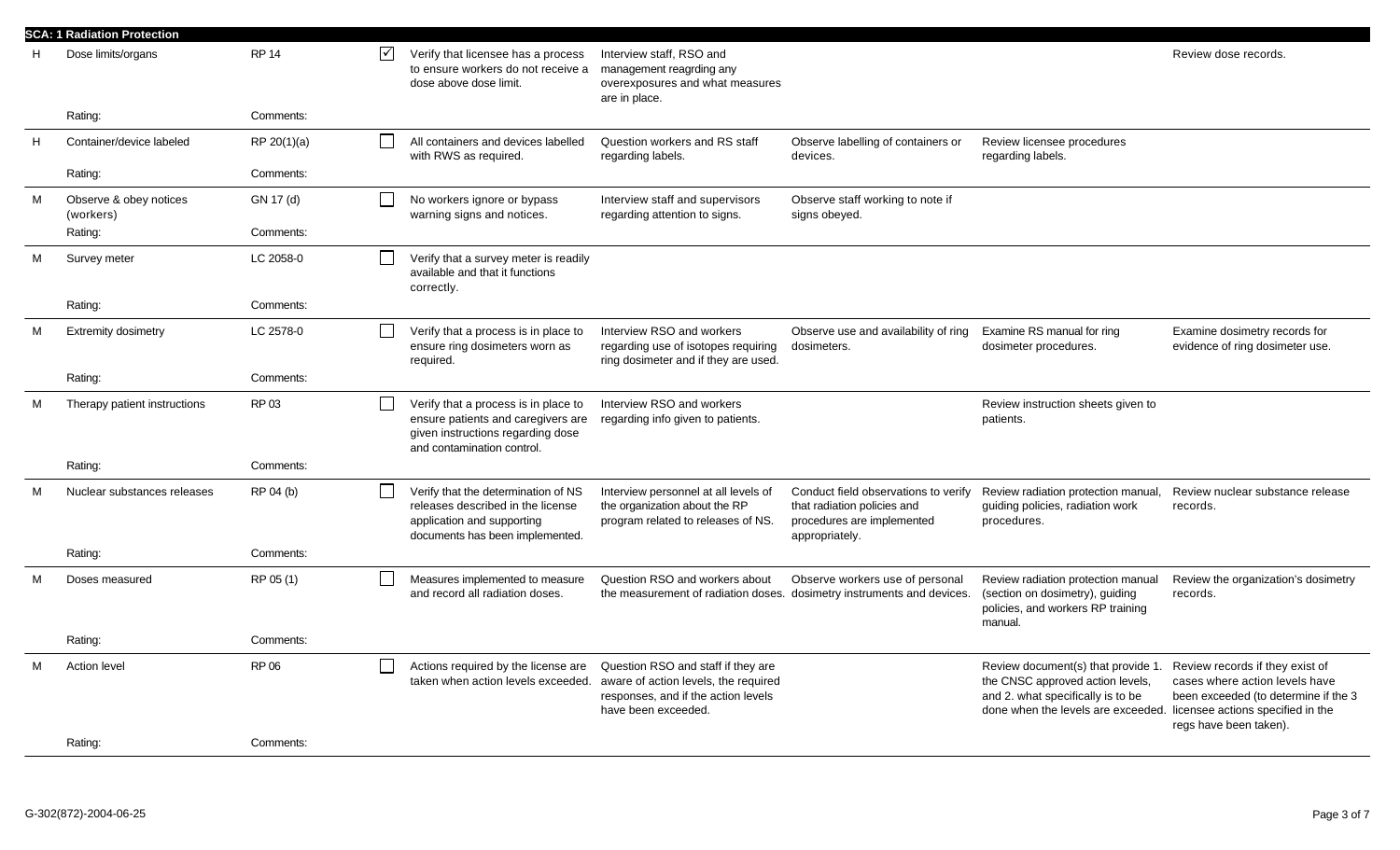|   | <b>SCA: 1 Radiation Protection</b>             |                    |                      |                                                                                                                                                              |                                                                                                                               |                                                                                                                         |                                                                                                                                                |                                                                                                         |
|---|------------------------------------------------|--------------------|----------------------|--------------------------------------------------------------------------------------------------------------------------------------------------------------|-------------------------------------------------------------------------------------------------------------------------------|-------------------------------------------------------------------------------------------------------------------------|------------------------------------------------------------------------------------------------------------------------------------------------|---------------------------------------------------------------------------------------------------------|
|   | Container/device source details                | RP 20 (1) (b)      |                      | Required details are on all labels.                                                                                                                          | Question workers and RS staff<br>regarding labels.                                                                            | Observe labelling of containers or<br>devices.                                                                          | Review licensee procedures<br>regarding labels.                                                                                                |                                                                                                         |
|   | Rating:                                        | Comments:          |                      |                                                                                                                                                              |                                                                                                                               |                                                                                                                         |                                                                                                                                                |                                                                                                         |
|   | Ascertaining of dose indirect                  | RP 05 (2) (b)      |                      | Doses estimated where applicable<br>(public and Non-NEWs).                                                                                                   | Interview staff, RSO, management<br>regarding estimates of doses to<br>NEWs or non-NEWs.                                      | Observe general working or storage Review radiation protection manual<br>areas and note considerations for<br>non-NEWs. | (section on dosimetry), guiding<br>policies, and workers RP training<br>manual.                                                                | Review the organization's dosimetry<br>records.                                                         |
|   | Rating:                                        | Comments:          |                      |                                                                                                                                                              |                                                                                                                               |                                                                                                                         |                                                                                                                                                |                                                                                                         |
|   | <b>SCA: 2 Emergencies and Unplanned Events</b> |                    |                      |                                                                                                                                                              |                                                                                                                               |                                                                                                                         |                                                                                                                                                |                                                                                                         |
| H | Reportable incidents                           | <b>GN 29</b>       |                      | Licensee has a process in place to<br>ensure that incidents are reported.                                                                                    | Interview management and staff<br>regarding occurrence of reportable<br>incidents and whether they were<br>reported.          |                                                                                                                         | Is there a procedure dealing with<br>reporting to the CNSC?                                                                                    | Review reports in CNSC file or<br>Licensee's File.                                                      |
|   | Rating:                                        | Comments:          |                      |                                                                                                                                                              |                                                                                                                               |                                                                                                                         |                                                                                                                                                |                                                                                                         |
|   | Patient room access control                    | LC 2582-1          | $\blacksquare$       | Verify that a process is implemented Interview RSO and staff regarding<br>to ensure no unauthorized access<br>to patient room. Also door marked<br>with RWS. | practices to limit access to patient<br>rooms and placing signs.                                                              |                                                                                                                         | Review written procedures.                                                                                                                     |                                                                                                         |
|   | Rating:                                        | Comments:          |                      |                                                                                                                                                              |                                                                                                                               |                                                                                                                         |                                                                                                                                                |                                                                                                         |
| H | Device incidents                               | NSRD <sub>21</sub> | $\blacktriangledown$ | All devices are inspected or tested<br>following an accident.                                                                                                | Question staff regarding accidents<br>with radiation devices.                                                                 | Observe devices to note condition                                                                                       | Review procedures to see if there is Note any accidents in the CNSC<br>a procedure to follow after accident files.<br>with a radiation device. |                                                                                                         |
|   | Rating:                                        | Comments:          |                      |                                                                                                                                                              |                                                                                                                               |                                                                                                                         |                                                                                                                                                |                                                                                                         |
| м | Failed leak test                               | <b>NSRD 18 (3)</b> |                      | Measures are in place to respond to<br>failed leak test.                                                                                                     | Interview management on their<br>knowledge of reporting obligations<br>to the CNSC. Question workers<br>regarding leak tests. | Observe a leak test being conducted Review the work procedures -<br>(if possible).                                      | review training material.                                                                                                                      | Review records of leak testing being<br>conducted and the results - review<br>reports to CNSC (if any). |
|   | Rating:                                        | Comments:          |                      |                                                                                                                                                              |                                                                                                                               |                                                                                                                         |                                                                                                                                                |                                                                                                         |
|   | <b>SCA: 3 Environmental Protection</b>         |                    |                      |                                                                                                                                                              |                                                                                                                               |                                                                                                                         |                                                                                                                                                |                                                                                                         |
|   | Control releases                               | GN 12 (1) (f)      |                      | Measures are implemented to control Interview RS staff and workers<br>releases as described in license<br>documentation.                                     | regarding releases of radioactive<br>material.                                                                                | Observe how releases are<br>controlled.                                                                                 | Review procedures related to<br>radioactive releases.                                                                                          | Review records of radioactive<br>releases.                                                              |
|   | Rating:                                        | Comments:          |                      |                                                                                                                                                              |                                                                                                                               |                                                                                                                         |                                                                                                                                                |                                                                                                         |
| H | Disposal (Nuclear Medicine)                    | LC 2162-2          |                      | Verify that measures are in place to Interview staff and RSO regarding<br>control disposal within licence limits disposal practices.                         |                                                                                                                               | Observe disposal of NS.                                                                                                 | Review written procedure on<br>disposal.                                                                                                       | Review disposal records.                                                                                |
|   | Rating:                                        | Comments:          |                      |                                                                                                                                                              |                                                                                                                               |                                                                                                                         |                                                                                                                                                |                                                                                                         |
| H | Decommissioning                                | LC 2571-2          |                      | Verify that a process is in place to<br>ensure locations are<br>decommissioned in accordance with procedures and limits.<br>limits.                          | Interview RSO and workers<br>regarding decommissioning                                                                        | Perform radiation and/or<br>contamination surveys of<br>decommissioned locations.                                       | Examine RS manual for<br>decommissioning procedures.                                                                                           | Examine decommissioning records.                                                                        |
|   | Rating:                                        | Comments:          |                      |                                                                                                                                                              |                                                                                                                               |                                                                                                                         |                                                                                                                                                |                                                                                                         |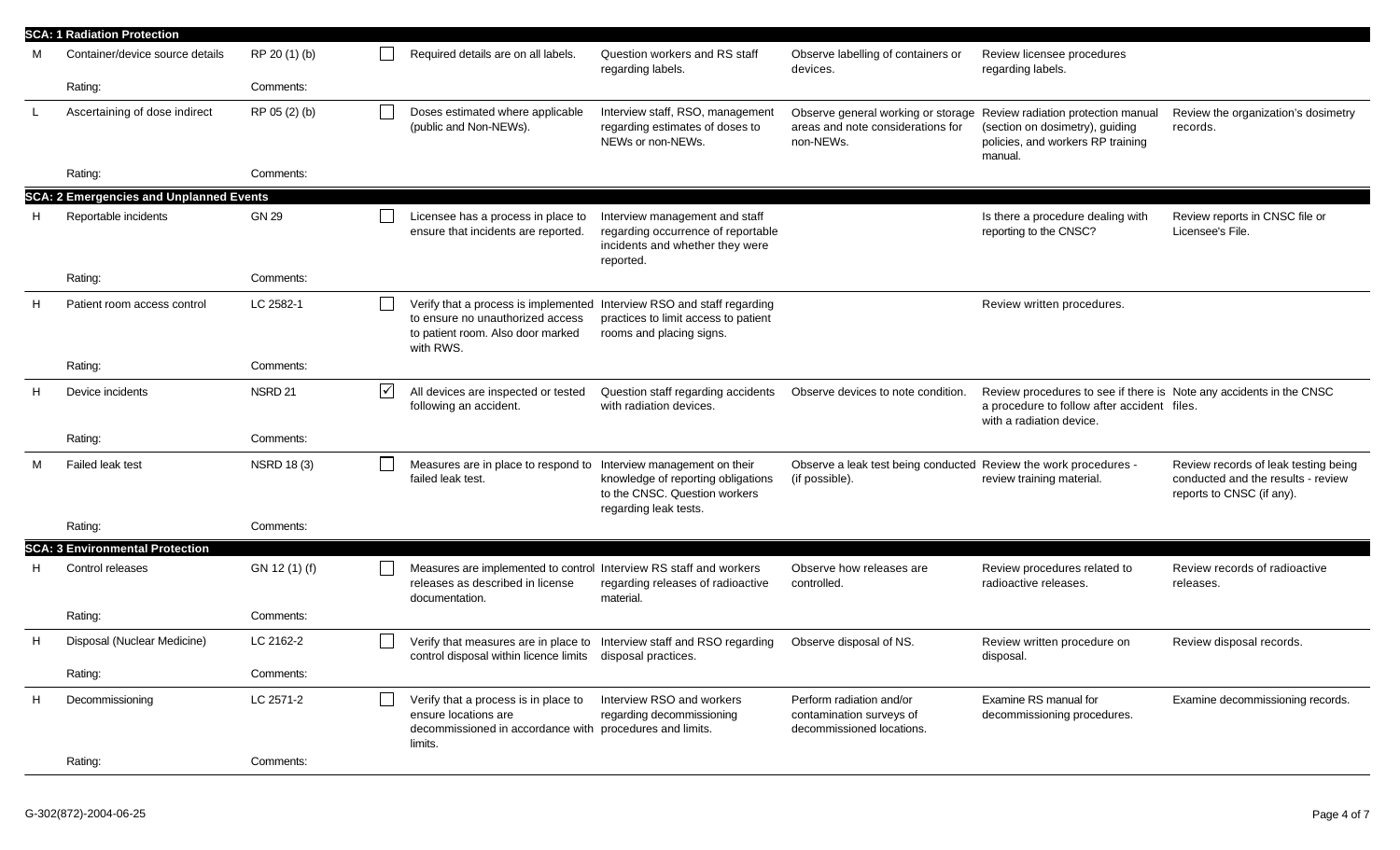|   | <b>SCA: 3 Environmental Protection</b>     |               |                                          |                                                                                                                                                                       |                                                                                                                                                                                                |                                                                                                                       |                                                                                                                                             |                                                                                                                                                     |  |  |
|---|--------------------------------------------|---------------|------------------------------------------|-----------------------------------------------------------------------------------------------------------------------------------------------------------------------|------------------------------------------------------------------------------------------------------------------------------------------------------------------------------------------------|-----------------------------------------------------------------------------------------------------------------------|---------------------------------------------------------------------------------------------------------------------------------------------|-----------------------------------------------------------------------------------------------------------------------------------------------------|--|--|
| н | Contamination meter requirements LC 2572-1 |               |                                          | Verify that a process is implemented Interview workers and RSO<br>to ensure availability of properly<br>functioning contamination meter at<br>each licenced location. | regarding contamination meter<br>functioning and availability.                                                                                                                                 | Observe contamination meter for<br>functionality and availability.                                                    |                                                                                                                                             |                                                                                                                                                     |  |  |
|   | Rating:                                    | Comments:     |                                          |                                                                                                                                                                       |                                                                                                                                                                                                |                                                                                                                       |                                                                                                                                             |                                                                                                                                                     |  |  |
|   | Sufficient workers                         | GN 12 (1) (a) |                                          | The number of qualified workers<br>on-site coincides with the number<br>specified in accepted documentation<br>(i.e. licence application or change<br>notifications)  | Interview a few key workers and<br>managers.                                                                                                                                                   |                                                                                                                       |                                                                                                                                             | Organization charts - Employee lists<br>(positions).                                                                                                |  |  |
|   | Rating:                                    | Comments:     |                                          |                                                                                                                                                                       |                                                                                                                                                                                                |                                                                                                                       |                                                                                                                                             |                                                                                                                                                     |  |  |
| Н | Mandatory training                         | GN 12 (1) (b) |                                          | Verify all workers are provided<br>training to carry out licensed<br>activities prior to access to or use of<br>Nuclear Substances.                                   | Question workers - trainers.                                                                                                                                                                   | Workers carrying out work<br>procedures (skills) - workers'<br>knowledge.                                             | Training policy - training program<br>description - work procedures.                                                                        | Training records.                                                                                                                                   |  |  |
|   | Rating:                                    | Comments:     |                                          |                                                                                                                                                                       |                                                                                                                                                                                                |                                                                                                                       |                                                                                                                                             |                                                                                                                                                     |  |  |
| м | Nuclear Eenergy Workers<br>informed        | RP            |                                          | Measures implemented to inform<br>NEWs (risks, dose limits, status,<br>pregnancy) and obtain written<br>acknowledgement.                                              | Interview workers to determine if<br>they received the RP information and<br>signed written acknowledgement.<br>(Note- experience has shown many<br>workers forget they have signed<br>these.) |                                                                                                                       | Review the employee radiation<br>protection training documentation -<br>get a copy of the written handout<br>that is provided to employees. | Review the employee training<br>records - check records of new<br>employee's training.                                                              |  |  |
|   | Rating:                                    | Comments:     |                                          |                                                                                                                                                                       |                                                                                                                                                                                                |                                                                                                                       |                                                                                                                                             |                                                                                                                                                     |  |  |
|   | <b>SCA: 6 Operational Procedure</b>        |               |                                          |                                                                                                                                                                       |                                                                                                                                                                                                |                                                                                                                       |                                                                                                                                             |                                                                                                                                                     |  |  |
| н | Use of equipment & procedures              | GN 12 (1) (e) |                                          | Measures are implemented to<br>ensure that workers are using<br>necessary equipment and following<br>procedures.                                                      | Interview workers regarding their<br>use of required equipment, devices,<br>clothing and procedures.- Interview<br>workers and supervisors regarding<br>supervision.                           | Observe workers using required<br>equipment, clothing and<br>procedures.- Observe level of<br>supervision of workers. | Documents containing policies and<br>procedures on use of equipment,<br>devices, clothing - training manuals.                               | Records of non-compliance events -<br>(regarding compliance with policies,<br>procedures on use of equipment,<br>devices, clothing and procedures). |  |  |
|   | Rating:                                    | Comments:     |                                          |                                                                                                                                                                       |                                                                                                                                                                                                |                                                                                                                       |                                                                                                                                             |                                                                                                                                                     |  |  |
| H | Authorized transfer                        | <b>GN 13</b>  |                                          | Ensure means are in place to verify<br>receivers of nuclear substances or<br>radiation devices are licensed.                                                          | Interview owners/managers/RSO<br>regarding the transfer (disposal or<br>sale etc.) of devices or sources.                                                                                      |                                                                                                                       | Review any documents that provide<br>the policy and procedures to follow<br>on transfers of devices or sources.                             | Review records kept of the actual<br>transfer of devices or sources.                                                                                |  |  |
|   | Rating:                                    | Comments:     |                                          |                                                                                                                                                                       |                                                                                                                                                                                                |                                                                                                                       |                                                                                                                                             |                                                                                                                                                     |  |  |
| H | Worker's use of protection                 | GN 17 (a)     | $\overline{\phantom{0}}$<br>$\mathbf{v}$ | No workers work without<br>appropriate equipment.                                                                                                                     | Interview staff and supervisors<br>regarding use of protective<br>equipment.                                                                                                                   | Observe staff working to note if<br>equipment used.                                                                   |                                                                                                                                             |                                                                                                                                                     |  |  |
|   | Rating:                                    | Comments:     |                                          |                                                                                                                                                                       |                                                                                                                                                                                                |                                                                                                                       |                                                                                                                                             |                                                                                                                                                     |  |  |
| H | Procedures followed                        | GN 17 (b)     | $\sqrt{}$                                | All workers follow established<br>procedures.                                                                                                                         | Interview staff and supervisors<br>regarding use of procedures.                                                                                                                                | Observe staff working to note if<br>procedures followed.                                                              | Review procedures to be observed.                                                                                                           |                                                                                                                                                     |  |  |
|   | Rating:                                    | Comments:     |                                          |                                                                                                                                                                       |                                                                                                                                                                                                |                                                                                                                       |                                                                                                                                             |                                                                                                                                                     |  |  |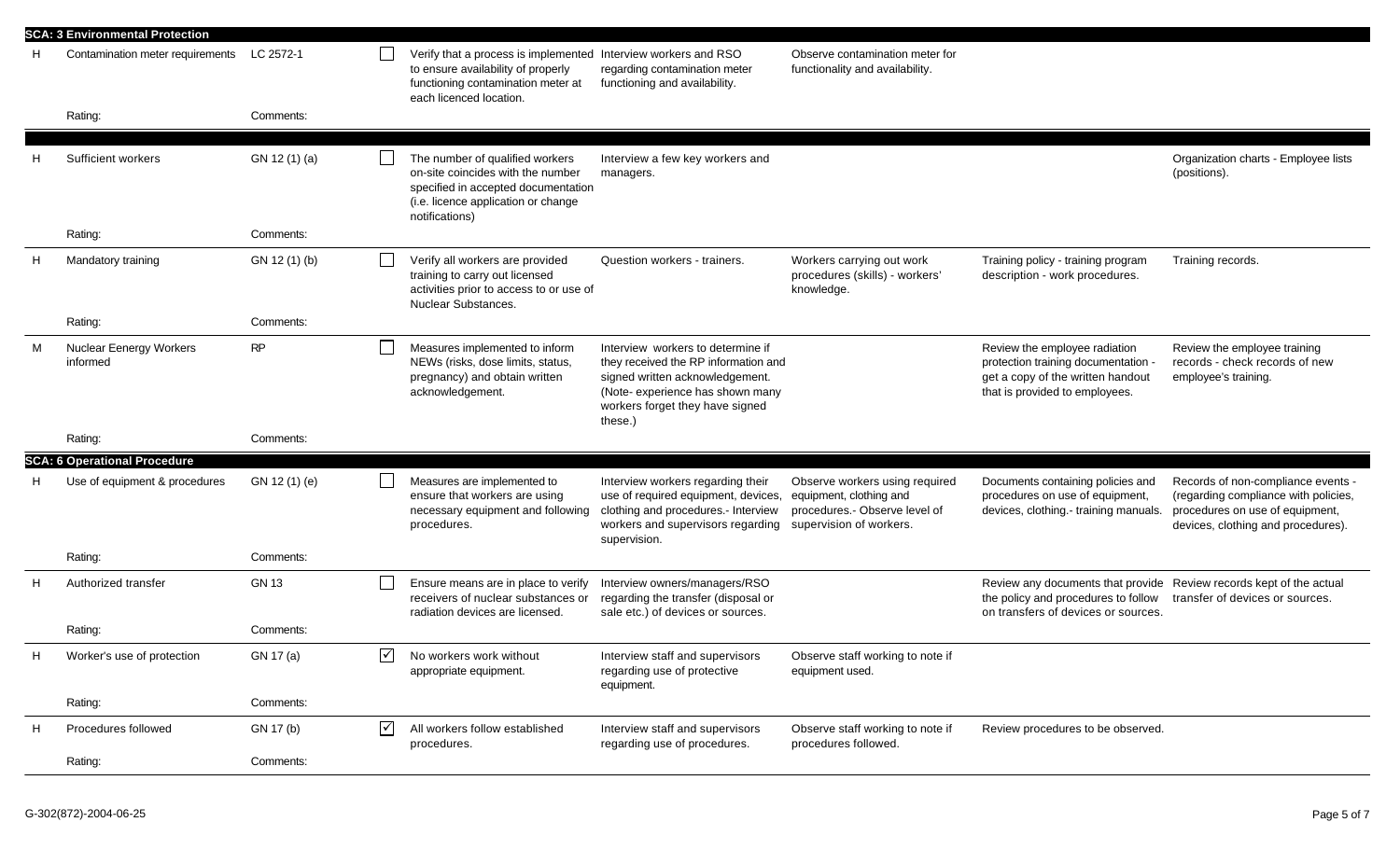|   | <b>SCA: 6 Operational Procedure</b>       |                 |                      |                                                                                                                                                                       |                                                                                                                                 |                                                                     |                                              |                                                                                           |
|---|-------------------------------------------|-----------------|----------------------|-----------------------------------------------------------------------------------------------------------------------------------------------------------------------|---------------------------------------------------------------------------------------------------------------------------------|---------------------------------------------------------------------|----------------------------------------------|-------------------------------------------------------------------------------------------|
| Н | No transfer of uncertified device         | NSRD 11 (2)     | $\blacktriangledown$ | Measures implemented to ensure<br>that no uncertified devices<br>transferred.                                                                                         | Question staff and RSO about<br>transfer procedures.                                                                            |                                                                     |                                              |                                                                                           |
|   | Rating:                                   | Comments:       |                      |                                                                                                                                                                       |                                                                                                                                 |                                                                     |                                              |                                                                                           |
| M | Device provided & maintained              | GN 12 (1) (d)   |                      | All necessary devices to carry out<br>licensed activities have been<br>provided.                                                                                      | Interview employees on the<br>availability and physical condition of<br>devices.                                                | Radiation survey meters- TLDs,<br>PADs? - note physical condition - | Documents listing required devices.          |                                                                                           |
|   | Rating:                                   | Comments:       |                      |                                                                                                                                                                       |                                                                                                                                 |                                                                     |                                              |                                                                                           |
| M | Training records                          | NSRD 36 (1) (d) |                      |                                                                                                                                                                       | All worker training records available. Ask RSO about the training records.                                                      |                                                                     |                                              | Review the training records for<br>workers.                                               |
|   | Rating:                                   | Comments:       |                      |                                                                                                                                                                       |                                                                                                                                 |                                                                     |                                              |                                                                                           |
| м | Licensed dosimetry                        | RP 08           |                      | A licensed dosimetry service is<br>used for workers who have a<br>reasonable probability of reaching 5<br>mSv/a.                                                      | Question RS staff about the<br>dosimetry service. Enquire if there is<br>a reasonable probability of anyone<br>receiving 5 mSv. |                                                                     |                                              |                                                                                           |
|   | Rating:                                   | Comments:       |                      |                                                                                                                                                                       |                                                                                                                                 |                                                                     |                                              |                                                                                           |
|   | Pregnant NEW                              | RP 11 (1)       |                      | Verify that a process is in place to<br>ensure all pregnant NEW's inform<br>the licensee when becoming aware.                                                         | Question staff if they are aware of<br>the requirement to inform licensee.                                                      |                                                                     |                                              |                                                                                           |
|   | Rating:                                   | Comments:       |                      |                                                                                                                                                                       |                                                                                                                                 |                                                                     |                                              |                                                                                           |
|   | <b>SCA: 7 Organisation and Management</b> |                 |                      |                                                                                                                                                                       |                                                                                                                                 |                                                                     |                                              |                                                                                           |
| H | Worker's precautions                      | GN 17 (e)       |                      | Not specifically verified. Note for<br>evidence of unsafe acts or<br>procedures.                                                                                      |                                                                                                                                 | Note any unsafe acts or situations<br>while making observations.    |                                              |                                                                                           |
|   | Rating:                                   | Comments:       |                      |                                                                                                                                                                       |                                                                                                                                 |                                                                     |                                              |                                                                                           |
| м | Change notified                           | GN 15 (c)       |                      | Ensure that means are in place to<br>notify the CNSC when contact<br>person or responsible person is<br>changed.                                                      | Ask RS and Administrative staff<br>how the CNSC are notified regarding<br>changes.                                              |                                                                     | Review procedures for CNSC<br>notifications. |                                                                                           |
|   | Rating:                                   | Comments:       |                      |                                                                                                                                                                       |                                                                                                                                 |                                                                     |                                              |                                                                                           |
|   | <b>SCA: 11 Security</b>                   |                 |                      |                                                                                                                                                                       |                                                                                                                                 |                                                                     |                                              |                                                                                           |
|   | Security                                  | GN 12 (1) (g)   |                      | Measures have been implemented to Question staff regarding the<br>alert licensee for theft, etc.Physical,<br>lockable barrier in place for every<br>storage location. | security measures.                                                                                                              | Observe security measures.                                          |                                              | Inventory control of devices<br>containing radioactive sources and<br>nuclear substances. |
|   | Rating:                                   | Comments:       |                      |                                                                                                                                                                       |                                                                                                                                 |                                                                     |                                              |                                                                                           |
| H | Sabotage                                  | GN 12 (1) (h)   |                      | Measures have been implemented<br>where there is a risk of sabotage.                                                                                                  | Question staff regarding the<br>security measures.                                                                              | Observe security measures.                                          |                                              | Inventory control of devices<br>containing radioactive sources and<br>nuclear substances. |
|   | Rating:                                   | Comments:       |                      |                                                                                                                                                                       |                                                                                                                                 |                                                                     |                                              |                                                                                           |